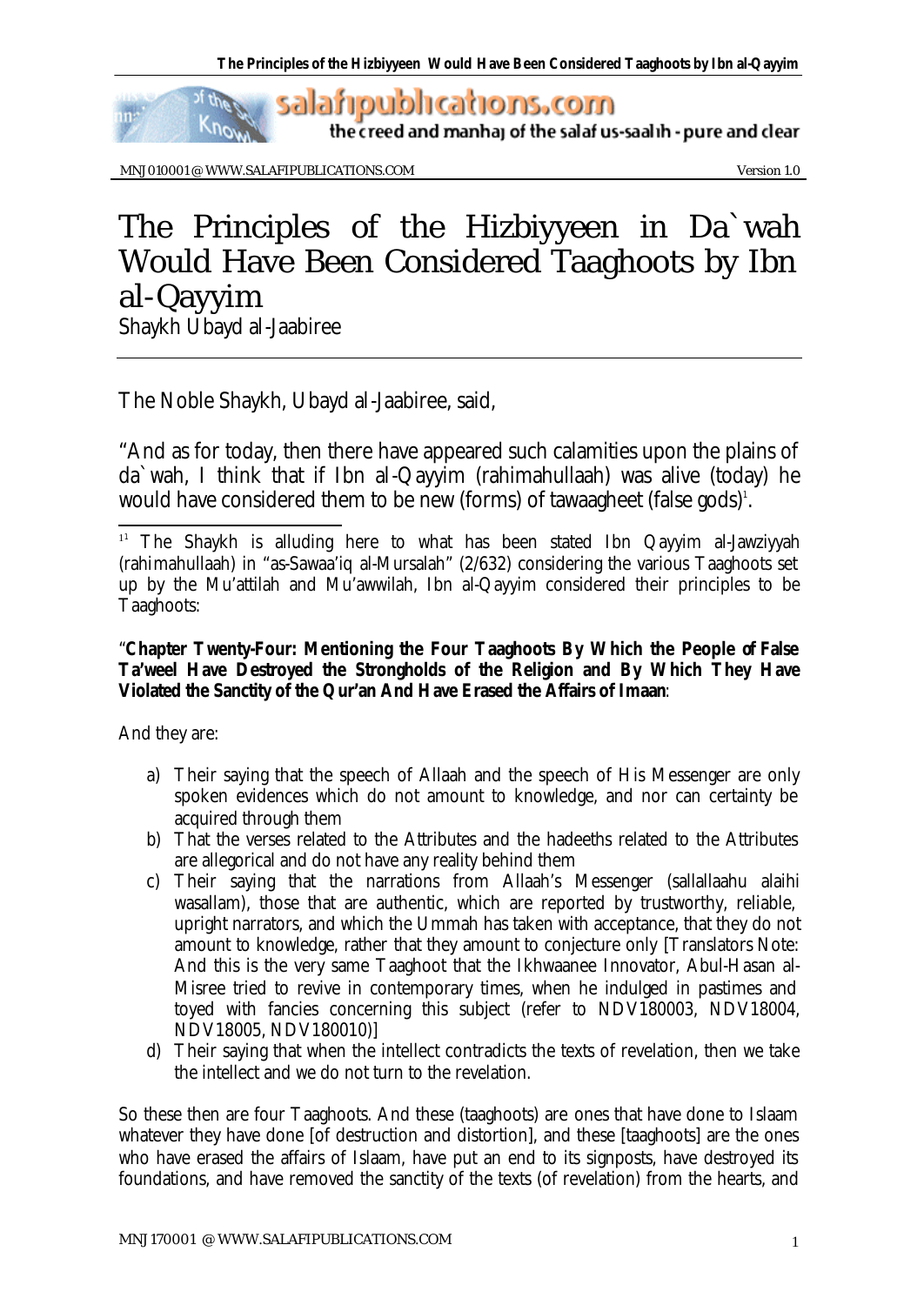And amongst them is (what is called) "the maslahah" (the benefit of the da`wah). This "maslahah" requires that everyone remain upon whatever he is upon, and that no one ever turn away from his own opinion (that he is upon) so long as everyone is a Muslim. Everyone has his own ijtihaad, and for this reason, one of them said, "*Let us cooperate in that which we agree and let us* 

have laid down the path of revilement (of these texts) for every zindeeq (heretic) and mulhid (deviating heretic). So one does not seek evidence by way of the Book or the Sunnah, except that recourses to a taaghoot from amongst these taaghoots, holds onto it, and takes it as a shield, in order to prevent from the path of Allaah. Yet Allaah by his power and ability, and his favour and excellence, has destroyed these taaghoots, one taaghoot at a time, upon the tongues of His Messengers and the Inheritors of the Prophets. So never have the Helpers of Allaah and His Messenger ceased to cry out against the adherents to these [taaghoots] in all parts of the earth, or to strike them with the blazing meteors of revelation, and sound evidences. And we will now devote some speech to them, taaghoot by taaghoot." End quote from Ibn al-Qayyim

And the Shaykh (`Ubayd) intends here that in contemporary times, the Hizbiyyeen have devised such principles in their da`wah which if Ibn al-Qayyim came across, had he been alive today, he would have considered them Taaghoots, due to what they have brought about of corruption and damage.

And indeed, these principles of the Hizbiyyeen, such as the one mentioned by Shaykh Ubayd, which is that of Hassan al-Bannaa (which he himself took from Muhammad Rasheed Ridhaa), then they have certainly destroyed the affairs of the deen, the affairs of aqeedah and walaa and baraa, and it would not be too distant to apply what Ibn al-Qayyim has said, "And these (taaghoots) are ones that have done to Islaam whatever they have done [of destruction and distortion], and these [taaghoots] are the ones who have erased the affairs of Islaam, have put an end to its signposts, have destroyed its foundations, and have removed the sanctity of the texts (of revelation) from the hearts, and have laid down the path of revilement (of these texts) for every zindeeq (heretic) and mulhid (deviating heretic)."

Shaykh Rabee' bin Haadee al-Madkhalee said, in his refutation of Abul-Hasan Mustafaa as-Sulaymaanee al-Misree, an Ikhwaanee from Egypt, "And likewise, the issue of loyalty and disownment, for they (the Muslim Brotherhood) make loyalty to anyone who is pleased with their organisation, be he a Raafidee, or Zaidee, or Khaarijee, or from the Mu'tazilah, or from the Soofee Extremists, or the Asha'rees. And they show enmity to the Salafees, and wage a war against them with the most severe war. And if there occurred any difference between a Salafee and an Innovator from amongst them, then they would have supported and aided this Innovator, and would have fought against his Salafee opponent." (The reality of the vast manhaj in the view of Abul-Hasan, Rabee.Net)

And certainly, this has been the effect of Hassan al-Banna's al-Ikhwaan ul-Muslimeen, ever since this vile and partisan Jamaa'ah emerged upon the da'wah scene in the last century, having the Young Men's Christian Association (YMCA) set up in the 1840s by George Williams., as its operational model and guide. The nidhaam (arrangement, organisation) and siyaasah (politics) of this Jamaa'ah was taken from the Kuffar, and brought great damage to the Sunnah and its people.

l